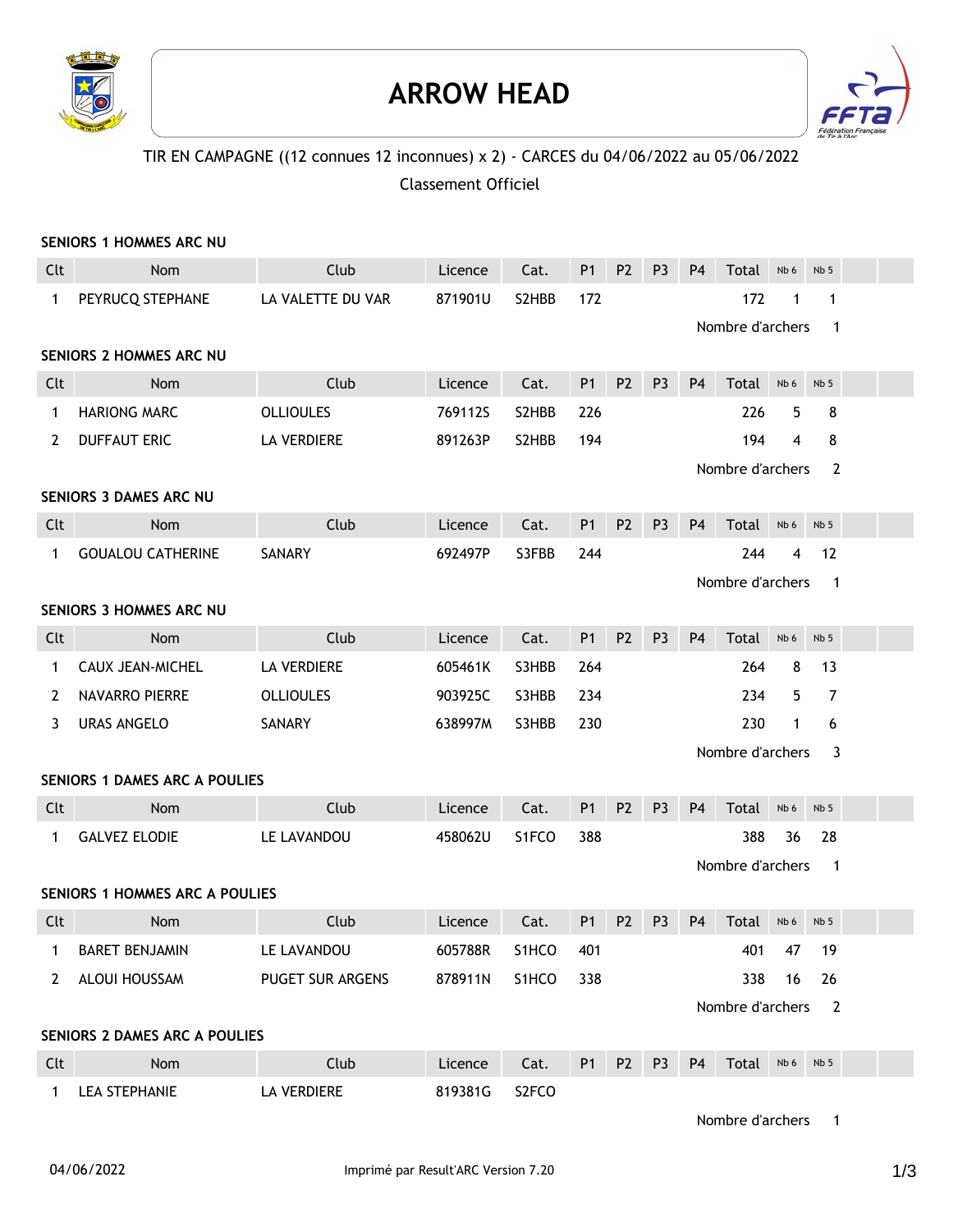|                       | <b>SENIORS 2 HOMMES ARC A POULIES</b> |                   |         |       |                |                |                |                |                  |                 |                         |  |
|-----------------------|---------------------------------------|-------------------|---------|-------|----------------|----------------|----------------|----------------|------------------|-----------------|-------------------------|--|
| Clt                   | Nom                                   | Club              | Licence | Cat.  | P1             | P <sub>2</sub> | P <sub>3</sub> | P <sub>4</sub> | Total            | Nb 6            | Nb <sub>5</sub>         |  |
| 1                     | <b>CARISTO CLAUDE</b>                 | PUGET SUR ARGENS  | 0231535 | S2HCO | 371            |                |                |                | 371              | 33              | 20                      |  |
| 2                     | <b>LEA GERALD</b>                     | LA VERDIERE       | 650821P | S2HCO |                |                |                |                | Nombre d'archers |                 | 2                       |  |
|                       | <b>SENIORS 3 HOMMES ARC A POULIES</b> |                   |         |       |                |                |                |                |                  |                 |                         |  |
| Clt                   | Nom                                   | Club              | Licence | Cat.  | <b>P1</b>      | P <sub>2</sub> | P <sub>3</sub> | <b>P4</b>      | Total            | Nb 6            | Nb <sub>5</sub>         |  |
| $\mathbf{1}$          | <b>NOBLE CLAUDE</b>                   | LA VALETTE DU VAR | 688192K | S3HCO | 293            |                |                |                | 293              | 10              | 18                      |  |
|                       |                                       |                   |         |       |                |                |                |                | Nombre d'archers |                 | $\overline{\mathbf{1}}$ |  |
|                       | SENIORS 1 HOMMES ARC CLASSIQUE        |                   |         |       |                |                |                |                |                  |                 |                         |  |
| Clt                   | Nom                                   | Club              | Licence | Cat.  | P <sub>1</sub> | P <sub>2</sub> | P <sub>3</sub> | <b>P4</b>      | Total            | Nb 6            | Nb <sub>5</sub>         |  |
| 1                     | MARTINET STEVEN                       | <b>OLLIOULES</b>  | 630768T | S1HCL | 336            |                |                |                | 336              | 16              | 25                      |  |
| $\mathbf{2}^{\prime}$ | <b>IMBERT OLIVIER</b>                 | <b>OLLIOULES</b>  | 013800A | S1HCL |                |                |                |                |                  |                 |                         |  |
|                       |                                       |                   |         |       |                |                |                |                | Nombre d'archers |                 | 2                       |  |
|                       | SENIORS 2 DAMES ARC CLASSIQUE         |                   |         |       |                |                |                |                |                  |                 |                         |  |
| Clt                   | Nom                                   | Club              | Licence | Cat.  | P <sub>1</sub> | P <sub>2</sub> | P <sub>3</sub> | P <sub>4</sub> | Total            | Nb 6            | Nb <sub>5</sub>         |  |
| $\mathbf 1$           | ZOZOR AUDREY                          | LA VALETTE DU VAR | 831298K | S2FCL | 222            |                |                |                | 222              | 3               | $\overline{7}$          |  |
|                       |                                       |                   |         |       |                |                |                |                | Nombre d'archers |                 | $\mathbf 1$             |  |
|                       | SENIORS 2 HOMMES ARC CLASSIQUE        |                   |         |       |                |                |                |                |                  |                 |                         |  |
| Clt                   | Nom                                   | Club              | Licence | Cat.  | P <sub>1</sub> | P <sub>2</sub> | P <sub>3</sub> | <b>P4</b>      | Total            | Nb 6            | Nb <sub>5</sub>         |  |
| $\mathbf 1$           | ROUANET LAURENT                       | LA VALETTE DU VAR | 704843J | S2HCL | 184            |                |                |                | 184              | $\overline{2}$  | 9                       |  |
|                       |                                       |                   |         |       |                |                |                |                | Nombre d'archers |                 | $\overline{1}$          |  |
|                       | <b>HOMMES LONGBOW</b>                 |                   |         |       |                |                |                |                |                  |                 |                         |  |
| Clt                   | Nom                                   | Club              | Licence | Cat.  | P1             | P <sub>2</sub> | P <sub>3</sub> | <b>P4</b>      | Total            | Nb 6            | Nb <sub>5</sub>         |  |
| $\mathbf 1$           | DE SANTIS ALBERTO                     | LA VALETTE DU VAR | 929103V | S3HAD | 155            |                |                |                | 155              |                 | 5                       |  |
| 2                     | <b>FOURNIER YANNICK</b>               | LA VALETTE DU VAR | 449752L | S3HAD | 126            |                |                |                |                  | $126 \t 4 \t 2$ |                         |  |
|                       |                                       |                   |         |       |                |                |                |                | Nombre d'archers |                 | - 2                     |  |
|                       | <b>DECOUVERTE</b>                     |                   |         |       |                |                |                |                |                  |                 |                         |  |
| Clt                   | Nom                                   | Club              | Licence | Cat.  | P1             | <b>P2</b>      | P3             | <b>P4</b>      | Total Nb6 Nb5    |                 |                         |  |
|                       | 1 PEIRANO NICOLAS                     | <b>OLLIOULES</b>  | 998440L | S2HCL | 242            |                |                |                | 242              | 7               | 9                       |  |
|                       |                                       |                   |         |       |                |                |                |                | Nombre d'archers |                 | $\overline{1}$          |  |
|                       | FIRST BB/CL/AD FEMME                  |                   |         |       |                |                |                |                |                  |                 |                         |  |
| Clt                   | Nom                                   | Club              | Licence | Cat.  | <b>P1</b>      | P <sub>2</sub> | P <sub>3</sub> | P <sub>4</sub> | Total            | Nb 6            | Nb <sub>5</sub>         |  |
| $\mathbf{1}$          | HIPKEN ZHONG JIE                      | LA VALETTE DU VAR | 023180W | S2FCL | 275            |                |                |                | 275              | 6               | 18                      |  |
| 2                     | LACOUR BARBARA                        | OLLIOULES         | 007964G | S2FCL | 267            |                |                |                | 267              | 5               | 18                      |  |
| 3                     | TERMELET VIRGINIE                     | <b>OLLIOULES</b>  | 985567U | S2FCL | 262            |                |                |                | 262              | 5               | 13                      |  |
|                       |                                       |                   |         |       |                |                |                |                | Nombre d'archers |                 | $\overline{\mathbf{3}}$ |  |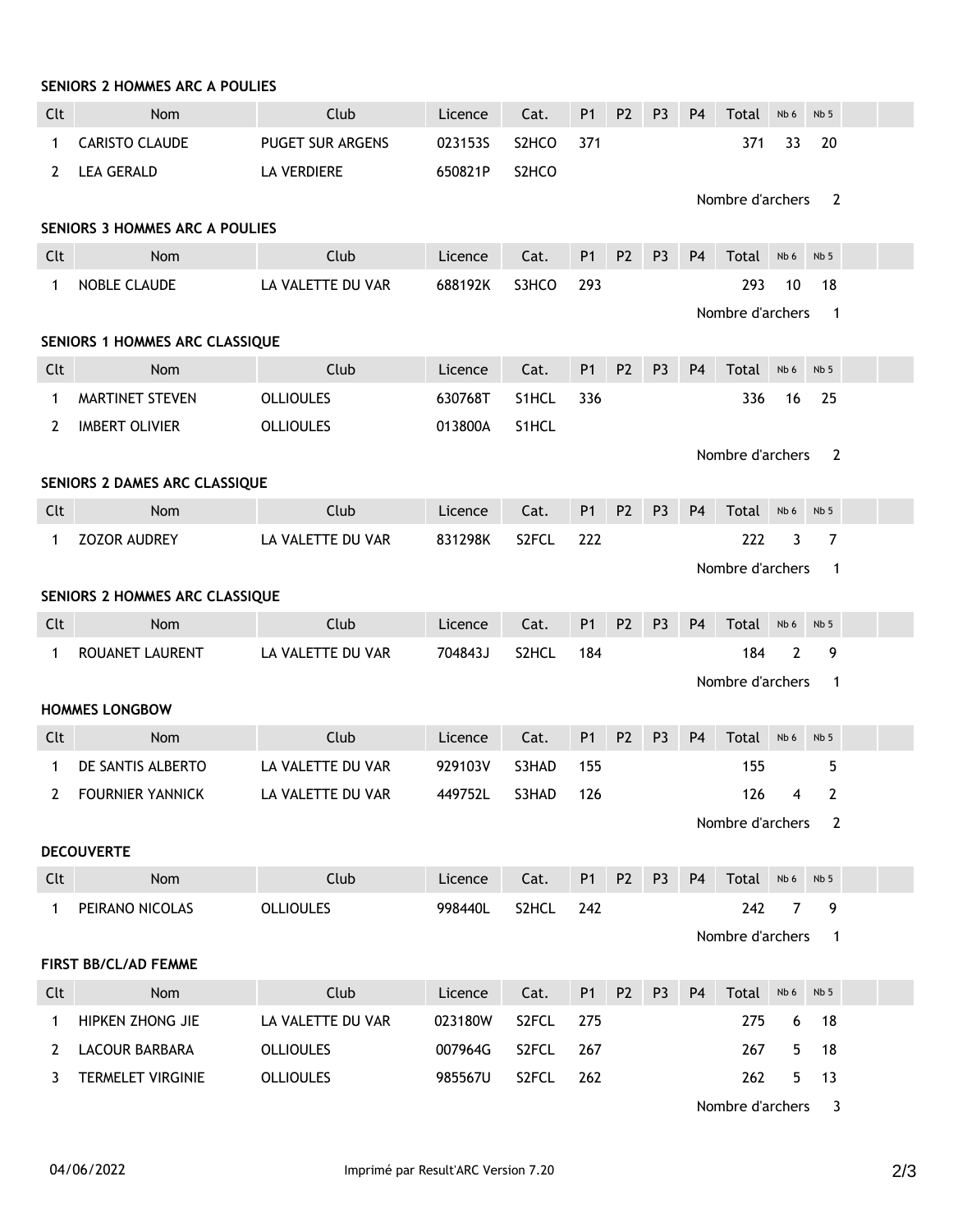#### **FIRST BB/CL/AD HOMME**

| Clt | <b>Nom</b>              | Club   | Licence | Cat.               | P <sub>1</sub> | <b>P2</b> | <b>P3</b> | <b>P4</b> | Total | Nb <sub>6</sub> | Nb <sub>5</sub> |  |
|-----|-------------------------|--------|---------|--------------------|----------------|-----------|-----------|-----------|-------|-----------------|-----------------|--|
|     | DAVID MAHÉ              | SANARY | 007498A | <b>BHCL</b>        | 209            |           |           |           | 209   | -5              |                 |  |
|     | <b>CHARRIER LUDOVIC</b> | SANARY | 019431W | S <sub>2</sub> HCL |                |           |           |           |       |                 |                 |  |

Nombre d'archers 2

Nombre total d'archers 26

#### **Club Organisateur**

1383110 COMPAGNIE CARCOISE TIR A L'ARC

**Arbitre Responsable** 

M. BEGUIN JEAN PIERRE

#### **Liste des arbitres**

**458768L - M. TIBALDI JEAN-CLAUDE / 948721U - M. FISCHER GERARD / 444700V - M. BEGUIN JEAN PIERRE / 936525M - Me. AUBRY CORINNE / 962154V - M. PHILIPS GREGORY /** 

**Liste des entraîneurs**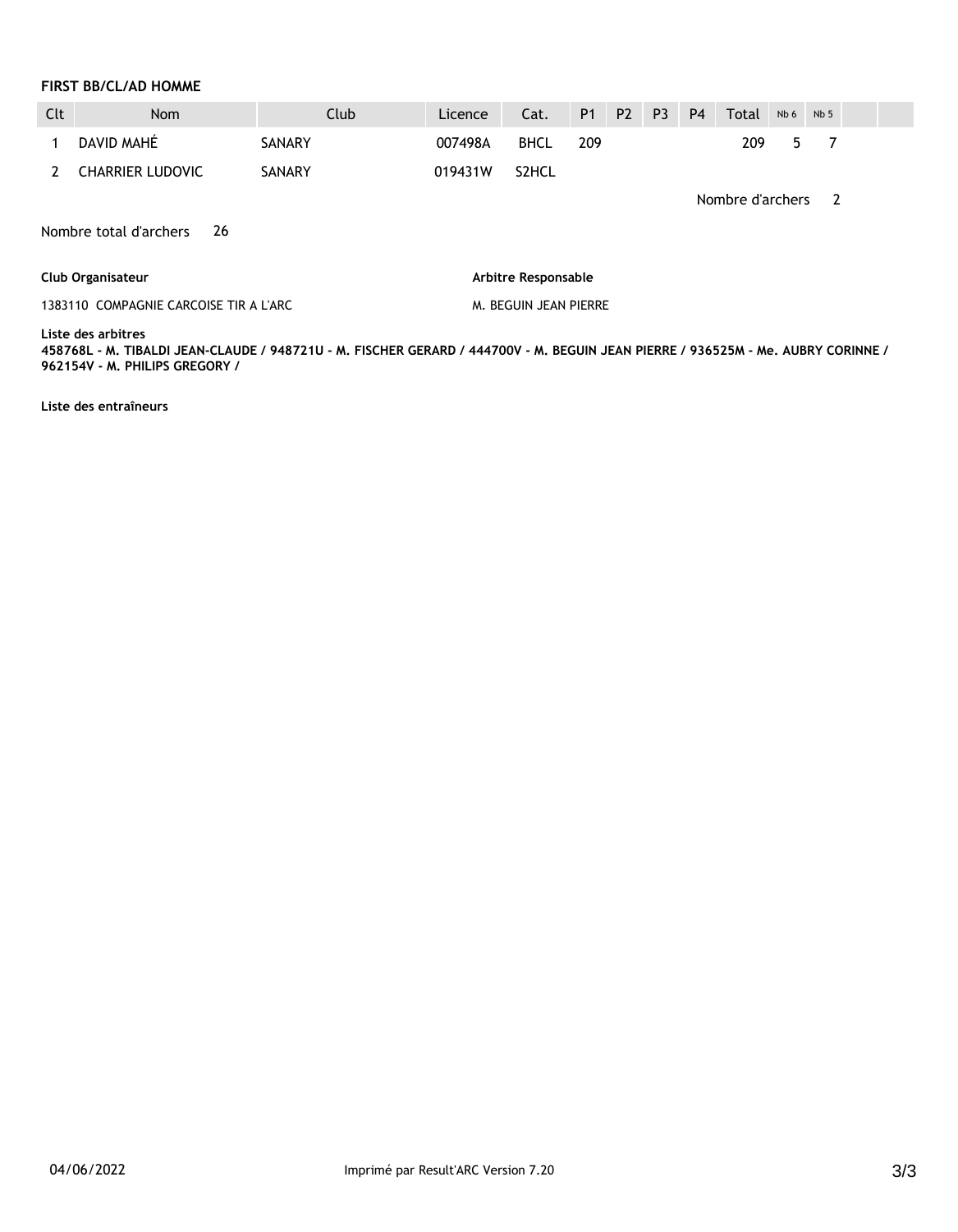

ARROW-HEAD CARCES - Tir en Campagne ((12 CONNUES + 12 INCONNUES) X2) - CARCES - du 04/06/2022 au 05/06/2022

#### Promotion

| Clt | <b>Nom</b>             | <b>Club</b>                       | Licence | <b>That</b><br>Jai | D4  | D <sub>2</sub> | Total | <b>Nb</b> | <b>Nb</b> |
|-----|------------------------|-----------------------------------|---------|--------------------|-----|----------------|-------|-----------|-----------|
|     | <b>PEIRANO Nicolas</b> | $\overline{c}$<br>OLLI<br>- -<br> | 998440L | Q0<br>ےت           | 242 | 245            | 487   |           | ററ<br>∠∪  |

Nbre d'archers : 1

#### Minime Homme Arc classique 2022

| Clt | <b>Nom</b>               | Club                    | Licence | Cat         | P <sub>1</sub> | P <sub>2</sub> | Total | N <sub>b</sub> 6 | Nb <sub>5</sub> |
|-----|--------------------------|-------------------------|---------|-------------|----------------|----------------|-------|------------------|-----------------|
|     | <b>GIFFONE Florestan</b> | <b>CANNES MANDELIEU</b> | 015755A | MHCL        | 233            | 240            | 473   | 10               | 14              |
|     | BARBES KIENER Brice      | IST MARTIN DE CRAU      | 949390W | <b>MHCL</b> |                | 324            | 324   |                  | 24              |
|     | THOMASMOYON Robin        | <b>CANNES MANDELIEU</b> | 977193S | MHCL        |                | 313            | 313   | 15               | 17              |

Nbre d'archers : 3

#### Cadet Homme Arc classique 2022

| Clt | <b>Nom</b>          | Club           | <b>Licence</b> | <b>Cat</b><br>udl | D <sub>4</sub> | D <sub>0</sub> | <b>Total</b> | Nb 6         | <b>N<sub>b</sub></b> |
|-----|---------------------|----------------|----------------|-------------------|----------------|----------------|--------------|--------------|----------------------|
|     | Simon<br><b>BEN</b> | MOUANS SARTOUX | 926490E        | <b>CHCL</b>       |                | 348            | 348          | $\sim$<br>Ζu | $\sim$<br>~          |

Nbre d'archers : 1

#### Junior Homme Arc classique 2022

| Clt | <b>Nom</b>          | Club             | Licence | Cat         | D <sub>1</sub> | P <sub>2</sub> | <b>Total</b> | Nb <sub>6</sub> | N <sub>b</sub> <sub>5</sub> |
|-----|---------------------|------------------|---------|-------------|----------------|----------------|--------------|-----------------|-----------------------------|
|     | ⊩MORLOT<br>Valentin | <b>PERPIGNAN</b> | 805777V | JHCL        | 336            | 352            | 688          | วว<br>نٽ        | 56                          |
|     | MICHEL Maxime       | <b>SASSENAGE</b> | 954619E | <b>JHCL</b> | 289            | 253            | 542          | 1F<br>ں ו       | 23                          |

Nbre d'archers : 2

#### Senior 1 Femme Arc classique 2022

| Clt      | <b>Nom</b>             | Club           | Licence | Cat                | <b>P1</b> | P <sub>2</sub> | <b>Total</b> | N <sub>b</sub> <sub>6</sub> | Nb <sub>5</sub> |
|----------|------------------------|----------------|---------|--------------------|-----------|----------------|--------------|-----------------------------|-----------------|
|          | <b>BAILLION Laure</b>  | MOUANS SARTOUX | 751324G | S <sub>1</sub> FCL |           | 311            | 311          | 10                          | 26              |
| <u>.</u> | <b>FIALON Sandrine</b> | <b>BOE</b>     | 803111X | S <sub>1</sub> FCL |           | 305            | 305          | 10                          | 19              |

Nbre d'archers : 2

#### Senior 1 Homme Arc classique 2022

| Clt | <b>Nom</b>        | Club                   | Licence | Cat                | P1  | P <sub>2</sub> | Total | N <sub>b</sub> 6 | Nb <sub>5</sub> |
|-----|-------------------|------------------------|---------|--------------------|-----|----------------|-------|------------------|-----------------|
|     | MARTINET Steven   | <b>OLLIOULES</b>       | 630768T | S <sub>1</sub> HCL | 336 | 312            | 648   | 28               | 43              |
| ∠   | MICHELET Stephane | <b>AIX EN PROVENCE</b> | 659727V | S1HCL              |     | 285            | 285   |                  | 14              |
|     | IMBERT Olivier    | <b>OLLIOULES</b>       | 013800A | S <sub>1</sub> HCL |     | 245            | 245   |                  | 11              |

Nbre d'archers : 3

#### Senior 2 Femme Arc classique 2022

| Clt | <b>Nom</b>           | Club              | Licence | Cat                | P <sub>1</sub> | P <sub>2</sub> | <b>Total</b> | Nb <sub>6</sub> | Nb <sub>5</sub> |
|-----|----------------------|-------------------|---------|--------------------|----------------|----------------|--------------|-----------------|-----------------|
|     | MICHEL Marie Helene  | <b>SASSENAGE</b>  | 956417J | S <sub>2</sub> FCL | 261            | 232            | 493          |                 | 20              |
|     | <b>ZOZOR Audrey</b>  | LA VALETTE DU VAR | 831298K | S <sub>2</sub> FCL | 222            | 239            | 461          | 6               | 21              |
| _   | GUZMAN Marie Chantal | CANNES MANDELIEU  | 786911N | S <sub>2</sub> FCL | 157            | 178            | 335          |                 |                 |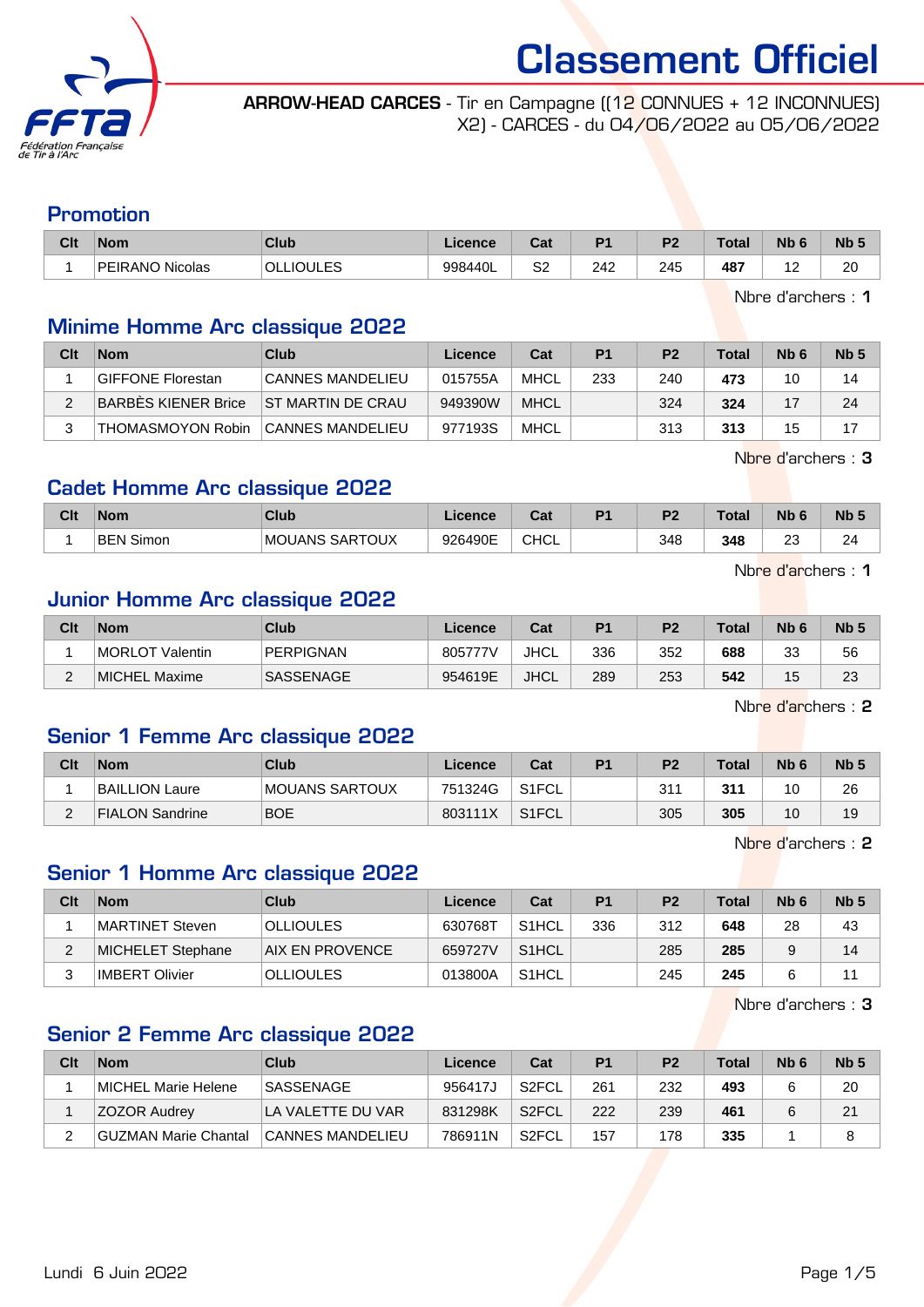

ARROW-HEAD CARCES - Tir en Campagne ((12 CONNUES + 12 INCONNUES) X2) - CARCES - du 04/06/2022 au 05/06/2022

#### Senior 2 Femme Arc classique 2022 (Suite)

| Clt | Nom                          | Club                  | .icence | ⊍a                       | D <sub>1</sub> | D <sub>2</sub> | Total         | <b>Nb</b> | Nb <sub>5</sub> |
|-----|------------------------------|-----------------------|---------|--------------------------|----------------|----------------|---------------|-----------|-----------------|
| ື   | <b>DUBOC Do</b><br>Dominique | <b>MOUANS SARTOUX</b> | 064238Z | S <sub>2</sub> FCL<br>◡∟ |                | 267            | 267<br>$\sim$ |           | . .             |

Nbre d'archers : 4

#### Senior 2 Homme Arc classique 2022

| Clt | <b>Nom</b>              | Club                                  | Licence | Cat                | P <sub>1</sub> | P <sub>2</sub> | <b>Total</b> | Nb <sub>6</sub> | Nb <sub>5</sub> |
|-----|-------------------------|---------------------------------------|---------|--------------------|----------------|----------------|--------------|-----------------|-----------------|
|     | <b>MICHEL Philippe</b>  | <b>EYBENS</b>                         | 286883E | S <sub>2</sub> HCL | 304            | 320            | 624          | 19              | 46              |
|     | <b>MICHELET Olivier</b> | <b>MARSEILLE</b>                      | 679840G | S <sub>2</sub> HCL | 221            | 205            | 426          | 8               | 17              |
| 2   | <b>GINER Francois</b>   | <b>ST CHRISTOL LEZ</b><br><b>ALES</b> | 857503U | S <sub>2</sub> HCL | 223            | 281            | 504          | 8               | 29              |
| 2   | <b>ROUANET Laurent</b>  | LA VALETTE DU VAR                     | 704843J | S <sub>2</sub> HCL | 184            | 175            | 359          |                 | 13              |
| 3   | DUBOC Nicolas           | <b>MOUANS SARTOUX</b>                 | 256186N | S <sub>2</sub> HCL |                | 285            | 285          | 6               | 15              |

Nbre d'archers : 5

#### Senior 3 Homme Arc classique 2022

| Clt | <b>Nom</b>                    | <b>Club</b>    | Licence | ⊶ ∼<br>ua | D <sub>1</sub> | D <sub>2</sub> | <b>Total</b> | <b>N<sub>b</sub></b> | Nb <sub>5</sub> |
|-----|-------------------------------|----------------|---------|-----------|----------------|----------------|--------------|----------------------|-----------------|
|     | PHILIZOT<br><b>Jean Marie</b> | MOUANS SARTOUX | 328241J | S3HCL     | 208            | 269            | 47           |                      | 19              |

Nbre d'archers : 1

#### Pro-first1

| Clt            | <b>Nom</b>               | Club              | Licence | Cat            | <b>P1</b> | P <sub>2</sub> | Total | N <sub>b</sub> 6 | Nb <sub>5</sub> |
|----------------|--------------------------|-------------------|---------|----------------|-----------|----------------|-------|------------------|-----------------|
|                | <b>HIPKEN ZHONG Jie</b>  | LA VALETTE DU VAR | 023180W | S2             | 275       | 283            | 558   | 14               | 34              |
|                | DAVID MahÉ               | <b>SANARY</b>     | 007498A | B              | 209       | 206            | 415   | 9                | 15              |
| 2              | <b>LACOUR Barbara</b>    | <b>OLLIOULES</b>  | 007964G | S2             | 267       | 268            | 535   | 12               | 32              |
| $\overline{2}$ | <b>CHARRIER Ludovic</b>  | <b>SANARY</b>     | 019431W | S <sub>2</sub> |           | 272            | 272   | 8                | 13              |
| 3              | <b>TERMELET Virginie</b> | <b>OLLIOULES</b>  | 985567U | S2             | 262       | 251            | 513   | 10               | 23              |
| 3              | HANDY-FABRE Tom          | LA TOUR D'AIGUES  | 004140A | M              |           | 145            | 145   |                  | $\mathfrak{p}$  |

Nbre d'archers : 6

### Junior Femme Arc à poulies 2022

| Clt | <b>Nom</b>     | Club                 | Licence | <b>Dol</b><br>⊍a | D <sub>4</sub> | ng. | Total | <b>Nb</b> | N <sub>b</sub> 5 |
|-----|----------------|----------------------|---------|------------------|----------------|-----|-------|-----------|------------------|
|     | FERRAUD Alexia | MARTIN DE CRAU<br>SТ | 858635Z | מחו<br>∵⊤ل<br>∪∪ | 288            |     | 288   |           | ∪ו               |

Nbre d'archers : 1

#### Senior 1 Femme Arc à poulies 2022

| Clt      | <b>Nom</b>               | Club             | Licence | Cat                | P <sub>1</sub> | P <sub>2</sub> | <b>Total</b> | N <sub>b</sub> 6 | Nb <sub>5</sub> |
|----------|--------------------------|------------------|---------|--------------------|----------------|----------------|--------------|------------------|-----------------|
|          | GALVEZ Elodie            | LE LAVANDOU      | 458062U | S <sub>1</sub> FCO | 388            | 372            | 760          | 65               | 56              |
| <u>.</u> | <b>TRUTEAU Eglantine</b> | <b>VENTABREN</b> | 811710U | S <sub>1</sub> FCO | 319            |                | 319          | $\sqrt{2}$       | 21              |

Nbre d'archers : 2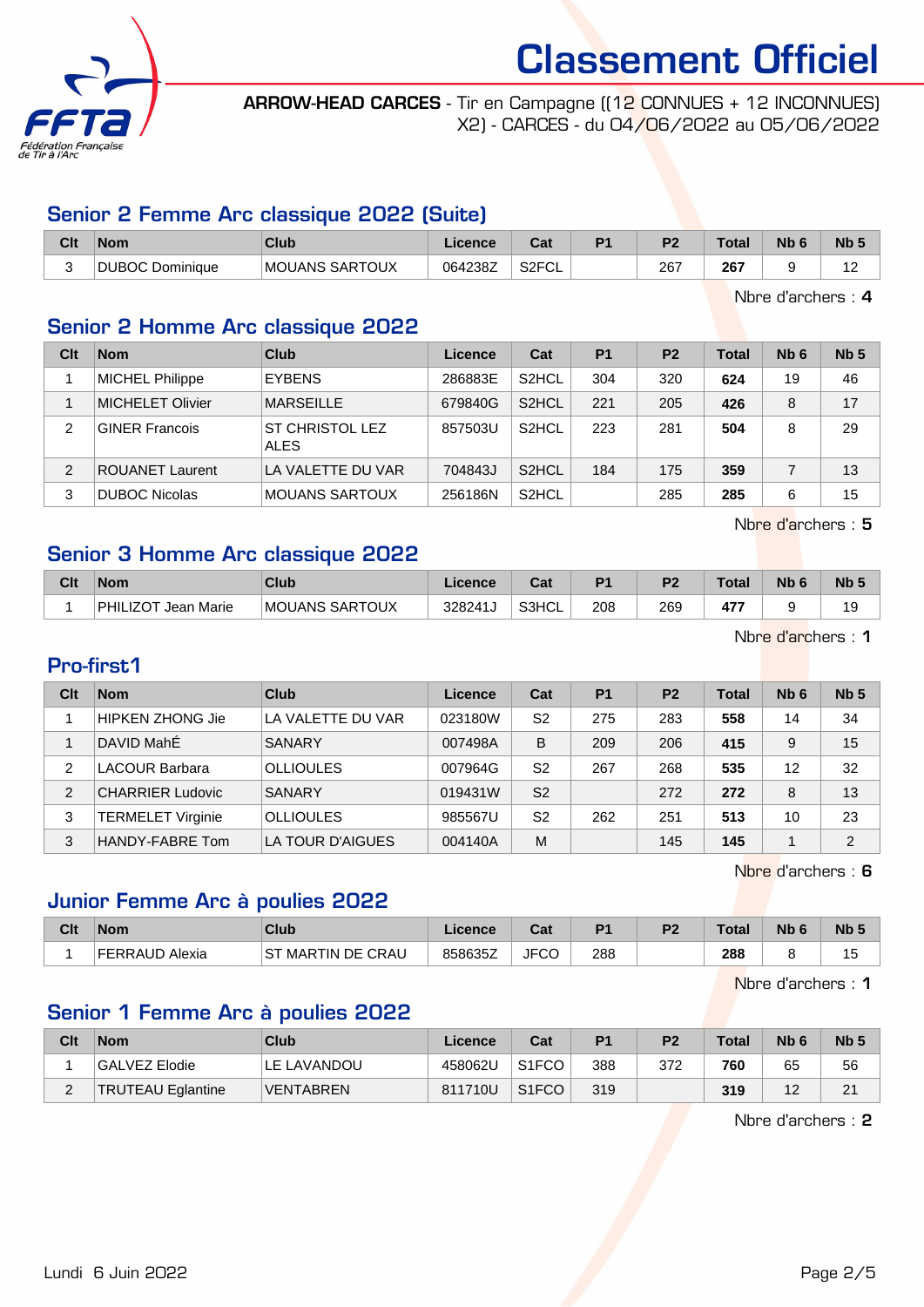

ARROW-HEAD CARCES - Tir en Campagne ((12 CONNUES + 12 INCONNUES) X2) - CARCES - du 04/06/2022 au 05/06/2022

#### Senior 1 Homme Arc à poulies 2022

| Clt | <b>Nom</b>              | Club                    | Licence | Cat                | P <sub>1</sub> | P <sub>2</sub> | <b>Total</b> | N <sub>b</sub> 6 | Nb <sub>5</sub> |
|-----|-------------------------|-------------------------|---------|--------------------|----------------|----------------|--------------|------------------|-----------------|
|     | <b>BARET Benjamin</b>   | LE LAVANDOU             | 605788R | S <sub>1</sub> HCO | 401            | 408            | 809          | 97               | 39              |
|     | ALOUI Houssam           | <b>PUGET SUR ARGENS</b> | 878911N | S <sub>1</sub> HCO | 338            | 359            | 697          | 38               | 54              |
|     | <b>GIRARD Nicolas</b>   | ST MARTIN DE CRAU       | 781398W | S <sub>1</sub> HCO | 402            |                | 402          | 45               | 25              |
| 4   | <b>PARPILLON Julien</b> | ST MARTIN DE CRAU       | 748101D | S <sub>1</sub> HCO | 391            |                | 391          | 43               | 17              |

Nbre d'archers : 4

#### Senior 2 Femme Arc à poulies 2022

| Clt | <b>Nom</b>               | Club              | Licence | Cat                | P1  | P <sub>2</sub> | Total | N <sub>b</sub> 6 | Nb <sub>5</sub> |
|-----|--------------------------|-------------------|---------|--------------------|-----|----------------|-------|------------------|-----------------|
|     | <b>SCHOOF Myriam</b>     | MOUANS SARTOUX    | 848260X | S <sub>2</sub> FCO | 364 | 352            | 716   | 48               | 52              |
| ົ   | <b>MEUNIER Catherine</b> | <b>PRADES</b>     | 366437B | S <sub>2</sub> FCO | 350 | 346            | 696   | 44               | 43              |
| っ   | <b>KIENER Audrey</b>     | ST MARTIN DE CRAU | 363305X | S <sub>2</sub> FCO |     | 364            | 364   | 28               | 24              |
|     | LEA Stephanie            | LA VERDIERE       | 819381G | S <sub>2</sub> FCO |     | 314            | 314   | 8                | 22              |

Nbre d'archers : 4

#### Senior 2 Homme Arc à poulies 2022

| Clt | <b>Nom</b>            | Club                    | Licence | Cat                | P <sub>1</sub> | P <sub>2</sub> | Total | N <sub>b</sub> 6 | Nb <sub>5</sub> |
|-----|-----------------------|-------------------------|---------|--------------------|----------------|----------------|-------|------------------|-----------------|
|     | <b>CARISTO Claude</b> | <b>PUGET SUR ARGENS</b> | 023153S | S <sub>2</sub> HCO | 371            | 379            | 750   | 64               | 49              |
| っ   | OUIN Bruno            | <b>MOUANS SARTOUX</b>   | 413831S | S <sub>2</sub> HCO | 354            | 340            | 694   | 46               | 47              |
| 3   | <b>RION Fabrice</b>   | <b>MOUANS SARTOUX</b>   | 946758K | S <sub>2</sub> HCO | 292            | 307            | 599   | 23               | 26              |
| 4   | <b>LEA Gerald</b>     | LA VERDIERE             | 650821P | S <sub>2</sub> HCO |                | 332            | 332   | 19               | 19              |

Nbre d'archers : 4

#### Senior 3 Homme Arc à poulies 2022

| Clt            | <b>Nom</b>                | Club                                  | Licence | Cat   | P <sub>1</sub> | P <sub>2</sub> | <b>Total</b> | Nb <sub>6</sub> | Nb <sub>5</sub> |
|----------------|---------------------------|---------------------------------------|---------|-------|----------------|----------------|--------------|-----------------|-----------------|
|                | <b>GAY Jean Francois</b>  | <b>LES PENNES</b><br>MIRABEAU         | 467957Z | S3HCO | 366            | 373            | 739          | 61              | 47              |
| 2              | <b>ESQUIROL Georges</b>   | LA CIOTAT                             | 100245M | S3HCO | 341            | 335            | 676          | 39              | 39              |
| 3              | DOSSAL Jean-Luc           | <b>ST CHRISTOL LEZ</b><br><b>ALES</b> | 664802L | S3HCO | 318            | 334            | 652          | 24              | 46              |
| 3              | <b>CORNEILLE Philippe</b> | <b>LA CIOTAT</b>                      | 874459Z | S3HCO | 303            | 293            | 596          | 19              | 34              |
| $\overline{4}$ | <b>RENAULT Yanick</b>     | <b>VIARMES</b>                        | 012033E | S3HCO | 313            | 320            | 633          | 24              | 39              |
| 4              | <b>NOBLE Claude</b>       | LA VALETTE DU VAR                     | 688192K | S3HCO | 293            | 293            | 586          | 21              | 32              |
| 7              | <b>GRESSARD Jean Paul</b> | <b>GRANDVILLARS</b>                   | 224572A | S3HCO | 368            |                | 368          | 29              | 25              |

Nbre d'archers : 7

#### Cadet Femme Bare Bow 2022

| <b>Clt</b> | <b>Nom</b><br>------ | <b>Club</b> | Licence | ual | D/<br>. . | D.<br>. . | Total | <b>Nb</b> | <b>Nb</b> |
|------------|----------------------|-------------|---------|-----|-----------|-----------|-------|-----------|-----------|
|            |                      |             |         |     |           |           |       |           |           |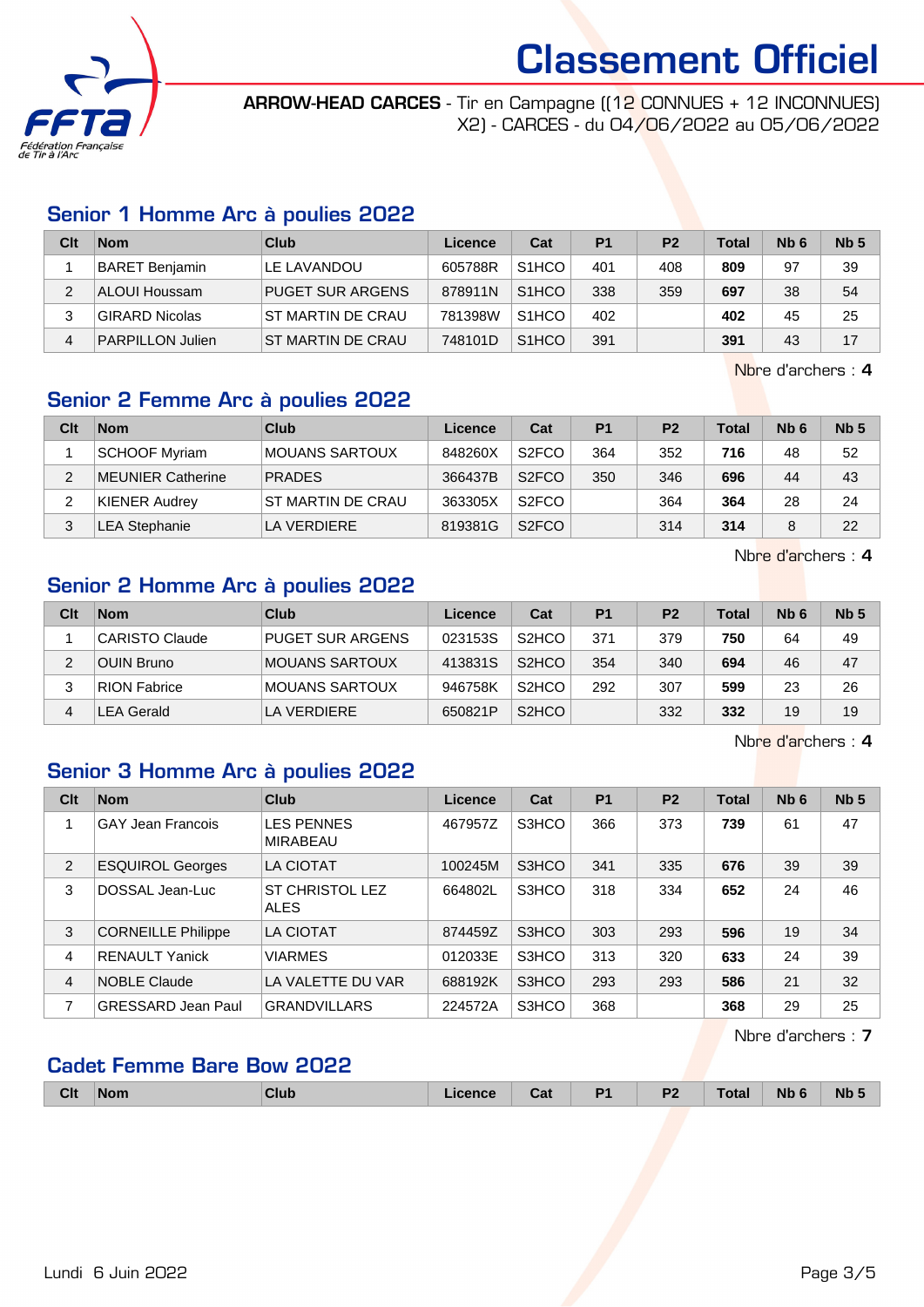

ARROW-HEAD CARCES - Tir en Campagne ((12 CONNUES + 12 INCONNUES) X2) - CARCES - du 04/06/2022 au 05/06/2022

#### Cadet Femme Bare Bow 2022 (Suite)

| Clt | <b>Nom</b>                          | Club | Licence | Cat  | P1  | P2 | <b>Total</b> | Nb <sub>6</sub> | Nb <sub>5</sub> |
|-----|-------------------------------------|------|---------|------|-----|----|--------------|-----------------|-----------------|
|     | DELAFORGE-DURAISIN   LES ARCHERS DE |      | 926937R | CFBB | 214 |    | 214          |                 |                 |
|     | Lise                                | LURE |         |      |     |    |              |                 |                 |

Nbre d'archers : 1

#### Cadet Homme Bare Bow 2022

| Clt | <b>Nom</b>         | Club              | Licence | Cat         | P <sub>1</sub> | P <sub>2</sub> | Total | N <sub>b</sub> 6 | Nb <sub>5</sub> |
|-----|--------------------|-------------------|---------|-------------|----------------|----------------|-------|------------------|-----------------|
|     | <b>GEYMET Nino</b> | ST MARTIN DE CRAU | 939524X | <b>CHBB</b> |                | 258            | 258   |                  | م 4             |
|     | PUPET Camille      | LA TOUR D'AIGUES  | 917311C | <b>CHBB</b> |                | 232            | 232   |                  | O               |

Nbre d'archers : 2

#### Senior 1 Homme Bare Bow 2022

| Clt | <b>Nom</b>       | Club                                  | Licence | Cat                | P <sub>1</sub> | P <sub>2</sub> | <b>Total</b> | N <sub>b</sub> 6 | Nb <sub>5</sub> |
|-----|------------------|---------------------------------------|---------|--------------------|----------------|----------------|--------------|------------------|-----------------|
|     | RIBES Loic       | <b>ST CHRISTOL LEZ</b><br><b>ALES</b> | 409446A | S <sub>1</sub> HBB | 279            | 297            | 576          | 16               | 28              |
|     | PEYRUCQ Stephane | LA VALETTE DU VAR                     | 871901U | S <sub>2</sub> HBB | 172            | 154            | 326          |                  |                 |

Nbre d'archers : 2

#### Senior 2 Femme Bare Bow 2022

| Clt | <b>Nom</b>         | Club             | Licence | Cat                | P <sub>1</sub> | P <sub>2</sub> | <b>Total</b> | N <sub>b</sub> 6 | Nb <sub>3</sub> |
|-----|--------------------|------------------|---------|--------------------|----------------|----------------|--------------|------------------|-----------------|
|     | PRIVAT Annie Laure | <b>GATTIERES</b> | 849908N | S <sub>2</sub> FBB | 222            | 235            | 457          |                  | -               |
| -   | MAURICEAU Anais    | LA TOUR D'AIGUES | 701373M | S <sub>2</sub> FBB |                | 268            | 268          |                  | 15              |

Nhre d'archers : 2

#### Senior 2 Homme Bare Bow 2022

| Clt | <b>Nom</b>            | Club                          | Licence | Cat                            | P <sub>1</sub> | P <sub>2</sub> | Total | Nb <sub>6</sub> | Nb <sub>5</sub> |
|-----|-----------------------|-------------------------------|---------|--------------------------------|----------------|----------------|-------|-----------------|-----------------|
|     | MAILLET Fabrice       | LES ARCHERS DE<br><b>LURE</b> | 954480D | S <sub>2</sub> HBB             | 287            | 277            | 564   | 19              | 28              |
| 2   | HARIONG Marc          | <b>OLLIOULES</b>              | 769112S | S <sub>2</sub> H <sub>BB</sub> | 226            | 238            | 464   | 10              | 22              |
| 3   | <b>PUPET Matthieu</b> | LA TOUR D'AIGUES              | 847600E | S <sub>2</sub> HBB             |                | 275            | 275   | 6               | 14              |
| 4   | <b>ALLEGRE Michel</b> | MOUANS SARTOUX                | 726884S | S <sub>2</sub> H <sub>BB</sub> | 250            |                | 250   | 3               | 8               |
| 5   | <b>DUFFAUT Eric</b>   | LA VERDIERE                   | 891263P | S <sub>2</sub> H <sub>BB</sub> | 194            |                | 194   | 4               | 8               |

Nbre d'archers : 5

#### Senior 3 Femme Bare Bow 2022

| Clt | <b>Nom</b>        | Club          | icence  | יי<br>va. | D.  | D <sub>2</sub> | <b>Total</b> | Nb | N <sub>b</sub> <sub>5</sub> |
|-----|-------------------|---------------|---------|-----------|-----|----------------|--------------|----|-----------------------------|
|     | GOUALOU Catherine | <b>SANARY</b> | 692497P | S3FBB     | 244 | 226            | 470          |    | $\sim$<br><u>L</u>          |

Nbre d'archers : 1

#### Senior 3 Homme Bare Bow 2022

| <b>Clt</b> | <b>Nom</b> | _____ | ual | D <sub>4</sub> | D'<br>-- | `otal | <b>Nb</b> | <b>Nb</b> |
|------------|------------|-------|-----|----------------|----------|-------|-----------|-----------|
|            |            |       |     |                |          |       |           |           |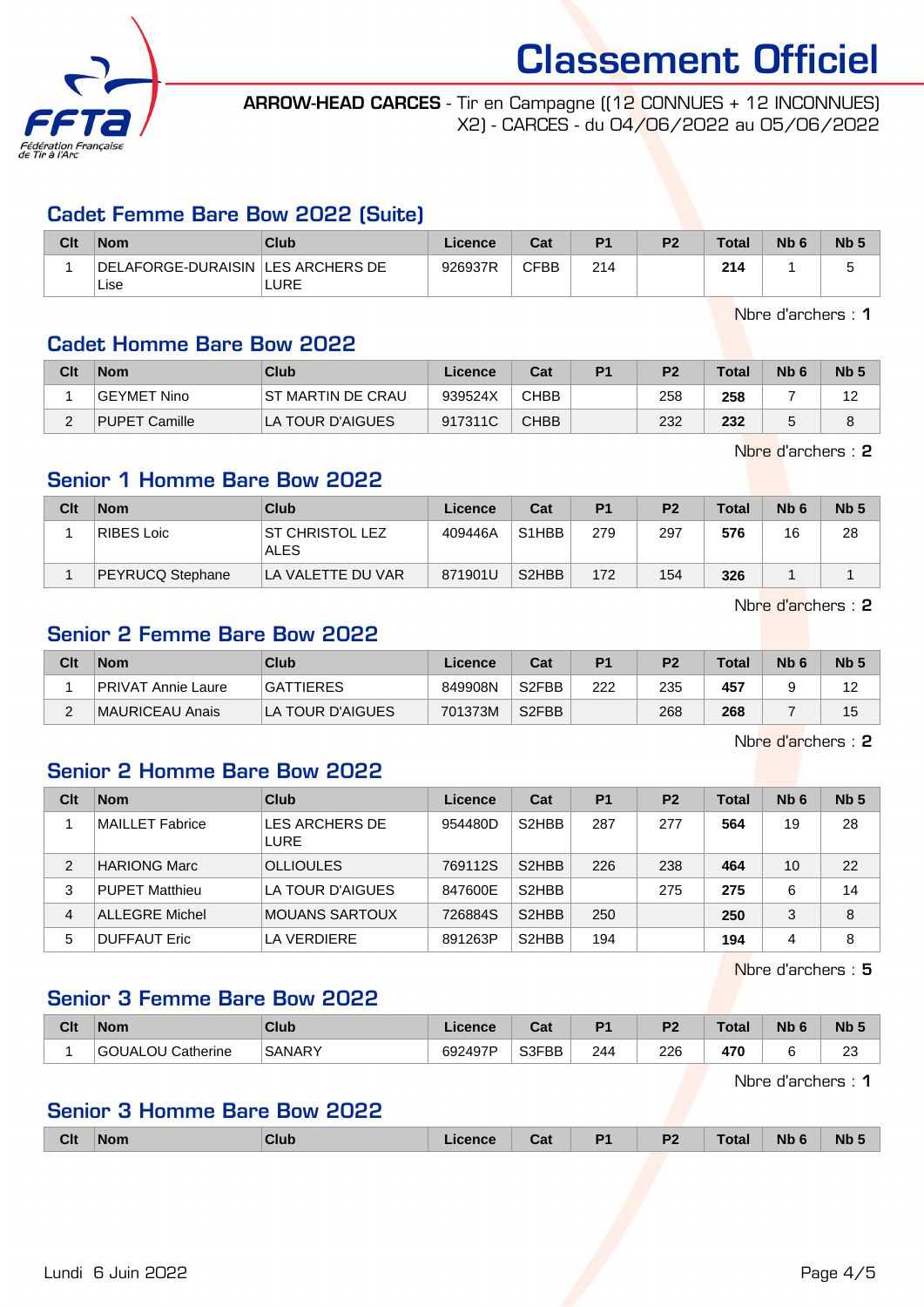

ARROW-HEAD CARCES - Tir en Campagne ((12 CONNUES + 12 INCONNUES) X2) - CARCES - du 04/06/2022 au 05/06/2022

#### Senior 3 Homme Bare Bow 2022 (Suite)

| Clt | <b>Nom</b>         | Club             | Licence | Cat   | P <sub>1</sub> | P <sub>2</sub> | <b>Total</b> | N <sub>b</sub> 6 | Nb <sub>5</sub> |
|-----|--------------------|------------------|---------|-------|----------------|----------------|--------------|------------------|-----------------|
|     | ∣CAUX Jean-Michel  | LA VERDIERE      | 605461K | S3HBB | 264            | 261            | 525          | 15               | 27              |
| 2   | NAVARRO Pierre     | <b>OLLIOULES</b> | 903925C | S3HBB | 234            | 251            | 485          | 11               | 16              |
|     | <b>URAS Angelo</b> | SANARY           | 638997M | S3HBB | 230            | 248            | 478          |                  | 22              |
| 4   | MARTIN Noel        | <b>LA CIOTAT</b> | 426987S | S3HBB | 225            | 247            | 472          |                  | 23              |

Nbre d'archers : 4

#### Scratch Femme Longbow 2022

| Clt | <b>Nom</b>              | Club            | Licence | ◠∼<br>⊍a | D <sub>4</sub> | D <sub>2</sub>  | Total | <b>Nb</b> | N <sub>b</sub> 5 |
|-----|-------------------------|-----------------|---------|----------|----------------|-----------------|-------|-----------|------------------|
|     | <b>HUE</b><br>Francoise | <b>PONTOISE</b> | 400489P | S3FAD    | ດດອ<br>دے      | 242<br><u>.</u> | 449   |           | 26               |

Nbre d'archers : 1

#### Scratch Homme Longbow 2022

| Clt | <b>Nom</b>               | Club                              | Licence | Cat                | P <sub>1</sub> | P <sub>2</sub> | <b>Total</b> | Nb <sub>6</sub> | Nb <sub>5</sub> |
|-----|--------------------------|-----------------------------------|---------|--------------------|----------------|----------------|--------------|-----------------|-----------------|
|     | <b>BARBIER Jean Luc</b>  | <b>PUY SAINTE</b><br>REPARADE ARR | 710312D | S3HAD              | 193            | 227            | 420          | 3               | 13              |
| 2   | <b>CHALUMEAU Antoine</b> | CHATEAU ARNOUX ST<br><b>AUBAN</b> | 038430X | S <sub>2</sub> HAD | 206            | 153            | 359          | 3               | 9               |
| 3   | <b>BERNARDIN Pascal</b>  | <b>AVORD</b>                      | 774336V | S3HAD              | 168            | 156            | 324          | $\overline{4}$  | 8               |
| 3   | DE SANTIS Alberto        | LA VALETTE DU VAR                 | 929103V | S3HAD              | 155            | 134            | 289          | $\mathfrak{p}$  | 6               |
| 4   | <b>FOURNIER Yannick</b>  | LA VALETTE DU VAR                 | 449752L | S3HAD              | 126            | 139            | 265          | 4               | 2               |
| 5   | <b>VILLARON Gilles</b>   | CHATEAU ARNOUX ST<br><b>AUBAN</b> | 764555N | S2HAD              |                | 199            | 199          | 3               | 5               |

Nbre d'archers : 6

Nombre total d'archers : 74

#### Club Organisateur :

1383110 COMPAGNIE CARCOISE TIR A L'ARC

#### Arbitre responsable : 444700V BEGUIN JEAN PIERRE

Liste des arbitres :

458768L TIBALDI JEAN-CLAUDE / 936525M AUBRY CORINNE / 948721U FISCHER GERARD / 962154V PHILIPS GREGORY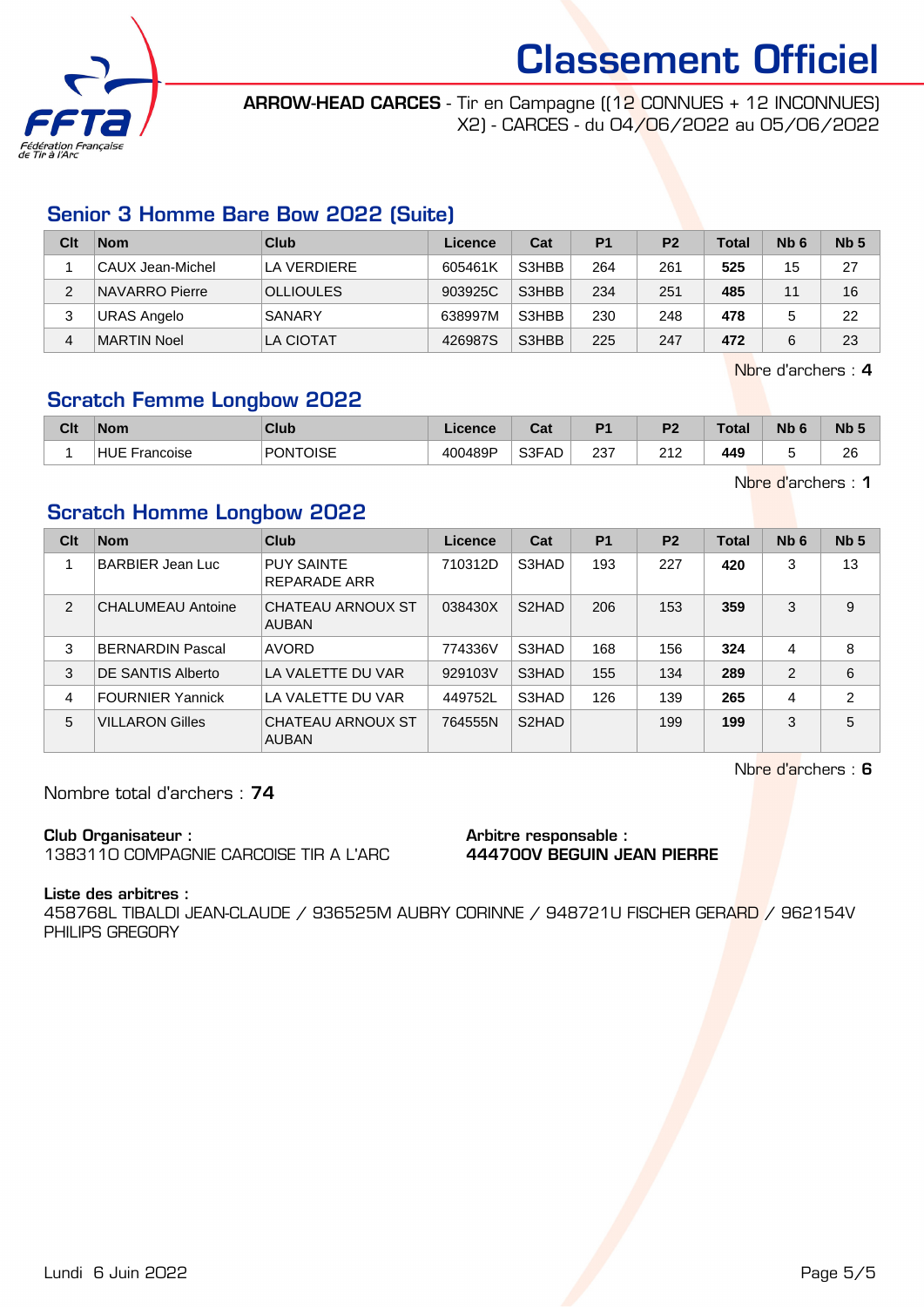

### **ARROW HEAD**



#### TIR EN CAMPAGNE ((12 connues 12 inconnues) x 2) - CARCES du 04/06/2022 au 05/06/2022 Classement Officiel

|              | U18 - CADETS HOMMES ARC NU           |                     |         |             |                |                |                |                |                  |                 |                 |  |
|--------------|--------------------------------------|---------------------|---------|-------------|----------------|----------------|----------------|----------------|------------------|-----------------|-----------------|--|
| Clt          | <b>Nom</b>                           | Club                | Licence | Cat.        | <b>P1</b>      | P <sub>2</sub> | P <sub>3</sub> | P <sub>4</sub> | Total            | Nb 6            | Nb <sub>5</sub> |  |
| $\mathbf 1$  | <b>GEYMET NINO</b>                   | ST MARTIN DE CRAU   | 939524X | <b>CHBB</b> |                |                | 258            |                | 258              | 7               | 12              |  |
| 2            | <b>PUPET CAMILLE</b>                 | LA TOUR D'AIGUES    | 917311C | <b>CHBB</b> |                |                | 232            |                | 232              | 5               | 8               |  |
|              |                                      |                     |         |             |                |                |                |                | Nombre d'archers |                 | 2               |  |
|              | <b>SENIORS 1 HOMMES ARC NU</b>       |                     |         |             |                |                |                |                |                  |                 |                 |  |
| Clt          | Nom                                  | Club                | Licence | Cat.        | P <sub>1</sub> | P <sub>2</sub> | P <sub>3</sub> | <b>P4</b>      | Total            | Nb <sub>6</sub> | Nb <sub>5</sub> |  |
| $\mathbf{1}$ | PEYRUCQ STEPHANE                     | LA VALETTE DU VAR   | 871901U | S2HBB       | 172            |                | 154            |                | 326              | 1               | 1               |  |
|              |                                      |                     |         |             |                |                |                |                | Nombre d'archers |                 | $\mathbf 1$     |  |
|              | SENIORS 2 DAMES ARC NU               |                     |         |             |                |                |                |                |                  |                 |                 |  |
| Clt          | Nom                                  | Club                | Licence | Cat.        | P <sub>1</sub> | P <sub>2</sub> | P <sub>3</sub> | P <sub>4</sub> | Total            | Nb 6            | Nb <sub>5</sub> |  |
| $\mathbf{1}$ | PRIVAT ANNIE LAURE                   | <b>GATTIERES</b>    | 849908N | S2FBB       | 222            |                | 235            |                | 457              | 9               | 12              |  |
| 2            | <b>MAURICEAU ANAIS</b>               | LA TOUR D'AIGUES    | 701373M | S2FBB       |                |                | 268            |                | 268              | 7               | 15              |  |
|              |                                      |                     |         |             |                |                |                |                | Nombre d'archers |                 | 2               |  |
|              | <b>SENIORS 2 HOMMES ARC NU</b>       |                     |         |             |                |                |                |                |                  |                 |                 |  |
| Clt          | <b>Nom</b>                           | Club                | Licence | Cat.        | <b>P1</b>      | P <sub>2</sub> | P <sub>3</sub> | <b>P4</b>      | Total            | Nb 6            | Nb <sub>5</sub> |  |
| 1            | <b>MAILLET FABRICE</b>               | LES ARCHERS DE LURE | 954480D | S2HBB       | 287            |                | 277            |                | 564              | 19              | 28              |  |
| 2            | <b>HARIONG MARC</b>                  | <b>OLLIOULES</b>    | 769112S | S2HBB       | 226            |                | 238            |                | 464              | 10              | 22              |  |
| 3            | PUPET MATTHIEU                       | LA TOUR D'AIGUES    | 847600E | S2HBB       |                |                | 275            |                | 275              | 6               | 14              |  |
|              | <b>SENIORS 3 DAMES ARC NU</b>        |                     |         |             |                |                |                |                |                  |                 |                 |  |
| Clt          | Nom                                  | Club                | Licence | Cat.        | <b>P1</b>      | P <sub>2</sub> | P <sub>3</sub> | <b>P4</b>      | Total            | Nb 6            | Nb <sub>5</sub> |  |
| $\mathbf 1$  | <b>GOUALOU CATHERINE</b>             | SANARY              | 692497P | S3FBB       | 244            |                | 226            |                | 470              | 6               | 23              |  |
|              |                                      |                     |         |             |                |                |                |                | Nombre d'archers |                 | $\mathbf 1$     |  |
|              | SENIORS 3 HOMMES ARC NU              |                     |         |             |                |                |                |                |                  |                 |                 |  |
| Clt          | Nom                                  | Club                | Licence | Cat.        | <b>P1</b>      | P <sub>2</sub> | P <sub>3</sub> | P <sub>4</sub> | Total            | Nb 6            | Nb <sub>5</sub> |  |
|              |                                      |                     |         |             |                |                |                |                |                  |                 |                 |  |
| 1            | CAUX JEAN-MICHEL                     | LA VERDIERE         | 605461K | S3HBB       | 264            |                | 261            |                | 525              | 15              | 27              |  |
| 2            | NAVARRO PIERRE                       | <b>OLLIOULES</b>    | 903925C | S3HBB       | 234            |                | 251            |                | 485              | 11              | 16              |  |
| 3            | <b>URAS ANGELO</b>                   | SANARY              | 638997M | S3HBB       | 230            |                | 248            |                | 478              | 5               | 22              |  |
| 4            | <b>MARTIN NOEL</b>                   | LA CIOTAT           | 426987S | S3HBB       | 225            |                | 247            |                | 472              | 6               | 23              |  |
|              |                                      |                     |         |             |                |                |                |                | Nombre d'archers |                 | 4               |  |
|              | <b>SENIORS 1 DAMES ARC A POULIES</b> |                     |         |             |                |                |                |                |                  |                 |                 |  |
| Clt          |                                      |                     |         |             |                |                |                |                |                  |                 |                 |  |
|              | Nom                                  | Club                | Licence | Cat.        | P1             | P <sub>2</sub> | P <sub>3</sub> | P <sub>4</sub> | Total            | Nb 6            | Nb <sub>5</sub> |  |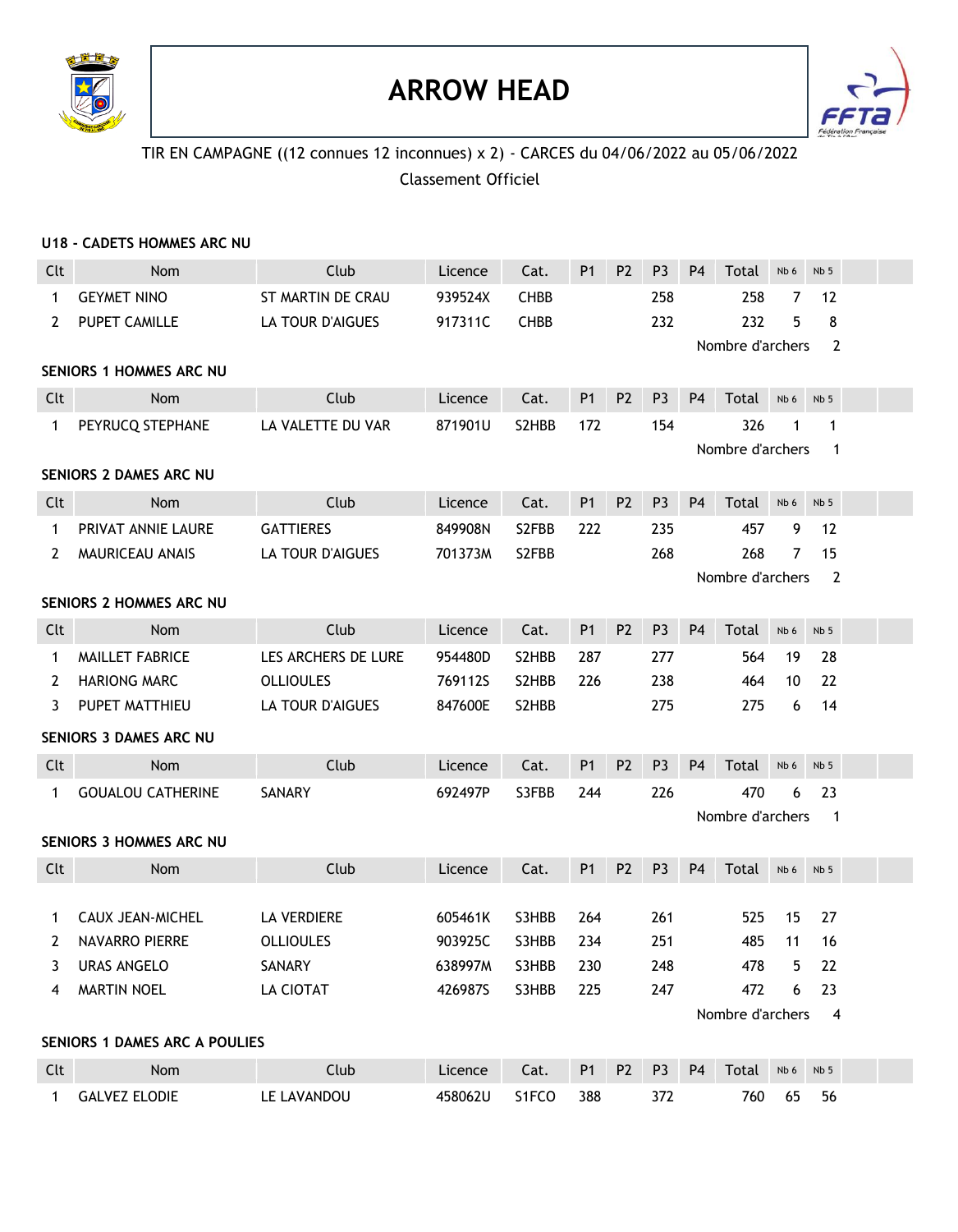| <b>SENIORS 1 HOMMES ARC A POULIES</b> |  |  |  |  |
|---------------------------------------|--|--|--|--|
|---------------------------------------|--|--|--|--|

| Clt          | Nom                                   | Club                    | Licence | Cat.               | P1             | P <sub>2</sub> | P <sub>3</sub> | P <sub>4</sub> | Total            | Nb 6 | Nb <sub>5</sub>          |  |
|--------------|---------------------------------------|-------------------------|---------|--------------------|----------------|----------------|----------------|----------------|------------------|------|--------------------------|--|
| $\mathbf 1$  | <b>BARET BENJAMIN</b>                 | LE LAVANDOU             | 605788R | S1HCO              | 401            |                | 408            |                | 809              | 97   | 39                       |  |
| 2            | ALOUI HOUSSAM                         | PUGET SUR ARGENS        | 878911N | S1HCO              | 338            |                | 359            |                | 697              | 38   | 54                       |  |
|              | SENIORS 2 DAMES ARC A POULIES         |                         |         |                    |                |                |                |                |                  |      |                          |  |
| Clt          | <b>Nom</b>                            | Club                    | Licence | Cat.               | <b>P1</b>      | P <sub>2</sub> | P <sub>3</sub> | <b>P4</b>      | Total            | Nb 6 | Nb <sub>5</sub>          |  |
| 1            | <b>SCHOOF MYRIAM</b>                  | <b>MOUANS SARTOUX</b>   | 848260X | S2FCO              | 364            |                | 352            |                | 716              | 48   | 52                       |  |
| 2            | <b>KIENER AUDREY</b>                  | ST MARTIN DE CRAU       | 363305X | S <sub>2</sub> FCO |                |                | 364            |                | 364              | 28   | 24                       |  |
| 3            | <b>LEA STEPHANIE</b>                  | <b>LA VERDIERE</b>      | 819381G | S <sub>2</sub> FCO |                |                | 314            |                | 314              | 8    | 22                       |  |
|              |                                       |                         |         |                    |                |                |                |                | Nombre d'archers |      | 3                        |  |
|              | <b>SENIORS 2 HOMMES ARC A POULIES</b> |                         |         |                    |                |                |                |                |                  |      |                          |  |
| Clt          | Nom                                   | Club                    | Licence | Cat.               | P <sub>1</sub> | P <sub>2</sub> | P <sub>3</sub> | <b>P4</b>      | Total            | Nb 6 | Nb <sub>5</sub>          |  |
| 1            | <b>CARISTO CLAUDE</b>                 | <b>PUGET SUR ARGENS</b> | 023153S | S2HCO              | 371            |                | 379            |                | 750              | 64   | 49                       |  |
| 2            | <b>OUIN BRUNO</b>                     | MOUANS SARTOUX          | 413831S | S <sub>2</sub> HCO | 354            |                | 340            |                | 694              | 46   | 47                       |  |
| 3            | <b>RION FABRICE</b>                   | <b>MOUANS SARTOUX</b>   | 946758K | S <sub>2</sub> HCO | 292            |                | 307            |                | 599              | 23   | 26                       |  |
| 4            | <b>LEA GERALD</b>                     | <b>LA VERDIERE</b>      | 650821P | S <sub>2</sub> HCO |                |                | 332            |                | 332              | 19   | 19                       |  |
|              | <b>SENIORS 3 HOMMES ARC A POULIES</b> |                         |         |                    |                |                |                |                | Nombre d'archers |      | 4                        |  |
| Clt          | <b>Nom</b>                            | Club                    | Licence | Cat.               | P <sub>1</sub> | P <sub>2</sub> | P <sub>3</sub> | <b>P4</b>      | Total            | Nb 6 | Nb <sub>5</sub>          |  |
| 1            | <b>GAY JEAN FRANCOIS</b>              | LES PENNES MIRABEAU     | 467957Z | S3HCO              | 366            |                | 373            |                | 739              | 61   | 47                       |  |
| 2            | <b>ESQUIROL GEORGES</b>               | LA CIOTAT               | 100245M | S3HCO              | 341            |                | 335            |                | 676              | 39   | 39                       |  |
| 3            | <b>CORNEILLE PHILIPPE</b>             | LA CIOTAT               | 874459Z | S3HCO              | 303            |                | 293            |                | 596              | 19   | 34                       |  |
| 4            | NOBLE CLAUDE                          | LA VALETTE DU VAR       | 688192K | S3HCO              | 293            |                | 293            |                | 586              | 21   | 32                       |  |
|              |                                       |                         |         |                    |                |                |                |                | Nombre d'archers |      | 4                        |  |
|              | U15 - MINIMES HOMMES ARC CLASSIQUE    |                         |         |                    |                |                |                |                |                  |      |                          |  |
| Clt          | Nom                                   | Club                    | Licence | Cat.               | P <sub>1</sub> | P <sub>2</sub> | P <sub>3</sub> | P <sub>4</sub> | Total            | Nb 6 | Nb <sub>5</sub>          |  |
| $\mathbf 1$  | <b>GIFFONE FLORESTAN</b>              | <b>CANNES MANDELIEU</b> | 015755A | <b>MHCL</b>        | 233            |                | 240            |                | 473              | 10   | 14                       |  |
| $\mathbf{2}$ | <b>BARBES KIENER BRICE</b>            | ST MARTIN DE CRAU       | 949390W | <b>MHCL</b>        |                |                | 324            |                | 324              | 17   | 24                       |  |
| 3            | <b>THOMASMOYON ROBIN</b>              | <b>CANNES MANDELIEU</b> | 977193S | <b>MHCL</b>        |                |                | 313            |                | 313              | 15   | 17                       |  |
|              |                                       |                         |         |                    |                |                |                |                | Nombre d'archers |      | 3                        |  |
|              | U18 - CADETS HOMMES ARC CLASSIQUE     |                         |         |                    |                |                |                |                |                  |      |                          |  |
| Clt          | <b>Nom</b>                            | Club                    | Licence | Cat.               | <b>P1</b>      | <b>P2</b>      | P <sub>3</sub> | P <sub>4</sub> | Total            | Nb 6 | Nb <sub>5</sub>          |  |
| $\mathbf{1}$ | <b>BEN SIMON</b>                      | MOUANS SARTOUX          | 926490E | <b>CHCL</b>        |                |                | 348            |                | 348              | 23   | 24                       |  |
|              |                                       |                         |         |                    |                |                |                |                | Nombre d'archers |      | $\overline{1}$           |  |
|              | SENIORS 1 DAMES ARC CLASSIQUE         |                         |         |                    |                |                |                |                |                  |      |                          |  |
| Clt          | Nom                                   | Club                    | Licence | Cat.               | <b>P1</b>      | P <sub>2</sub> | P <sub>3</sub> | P <sub>4</sub> | Total            | Nb 6 | Nb <sub>5</sub>          |  |
| $\mathbf{1}$ | <b>BAILLION LAURE</b>                 | MOUANS SARTOUX          | 751324G | S1FCL              |                |                | 311            |                | 311              | 10   | 26                       |  |
|              | SENIORS 1 HOMMES ARC CLASSIQUE        |                         |         |                    |                |                |                |                | Nombre d'archers |      | $\overline{1}$           |  |
| Clt          | Nom                                   | Club                    | Licence | Cat.               | P <sub>1</sub> | P <sub>2</sub> | P <sub>3</sub> | P <sub>4</sub> | Total            | Nb 6 | Nb <sub>5</sub>          |  |
| 1            | MARTINET STEVEN                       | <b>OLLIOULES</b>        | 630768T | S1HCL              | 336            |                | 312            |                | 648              | 28   | 43                       |  |
| 2            | MICHELET STEPHANE                     | AIX EN PROVENCE         | 659727V | S1HCL              |                |                | 285            |                | 285              | 9    | 14                       |  |
| 3            | <b>IMBERT OLIVIER</b>                 | <b>OLLIOULES</b>        | 013800A | S1HCL              |                |                | 245            |                | 245              | 6    | 11                       |  |
|              |                                       |                         |         |                    |                |                |                |                | Nombre d'archers |      | $\overline{\phantom{a}}$ |  |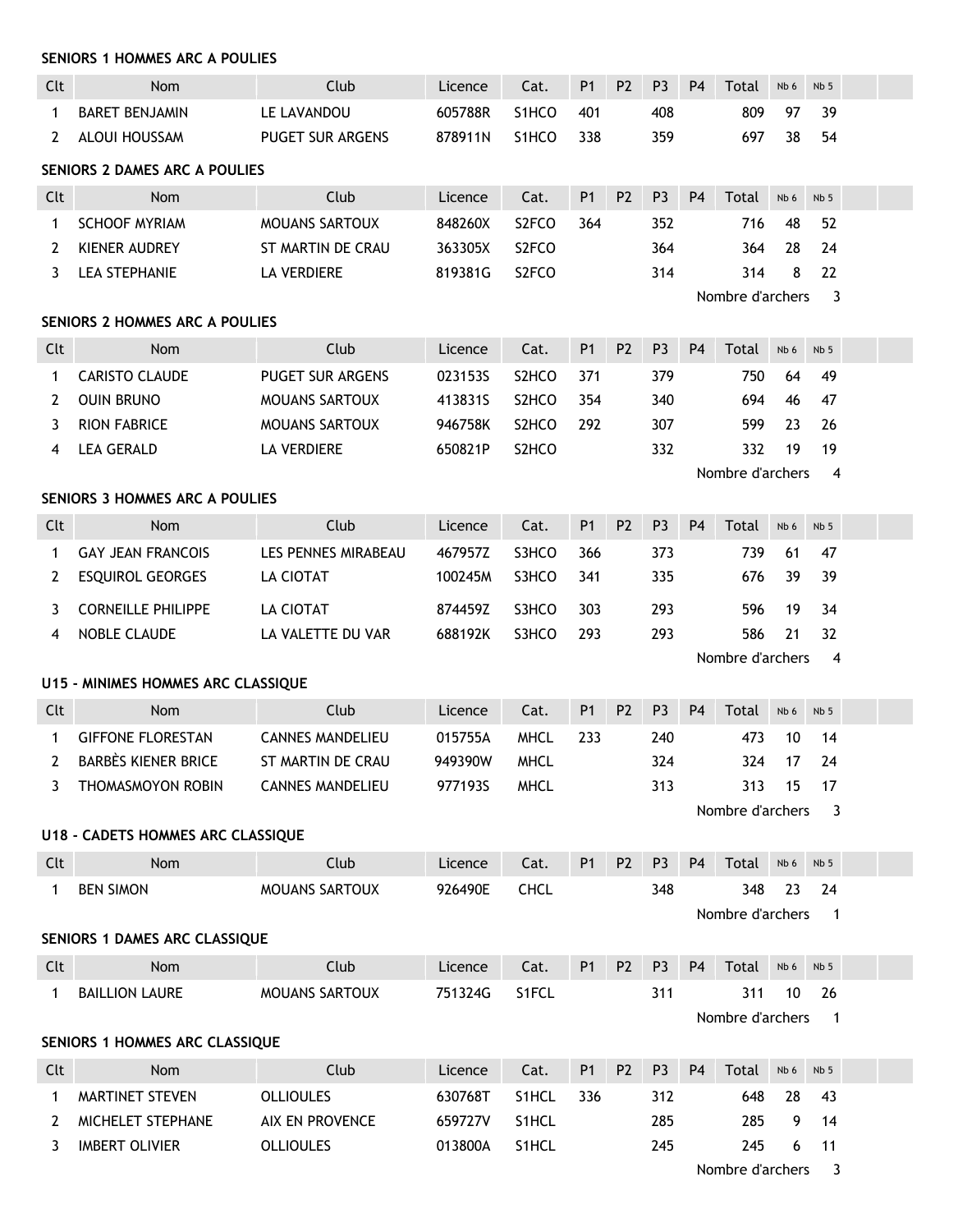| Clt | <b>Nom</b>                     | Club                           | Licence | Cat.               | P <sub>1</sub> | <b>P2</b>      | P <sub>3</sub> | P <sub>4</sub> | Total            | Nb 6         | Nb <sub>5</sub> |  |
|-----|--------------------------------|--------------------------------|---------|--------------------|----------------|----------------|----------------|----------------|------------------|--------------|-----------------|--|
| 1   | <b>ZOZOR AUDREY</b>            | LA VALETTE DU VAR              | 831298K | S2FCL              | 222            |                | 239            |                | 461              | 6            | 21              |  |
| 2   | <b>GUZMAN MARIE CHANTAL</b>    | <b>CANNES MANDELIEU</b>        | 786911N | S <sub>2</sub> FCL | 157            |                | 178            |                | 335              | 1            | 8               |  |
| 3   | DUBOC DOMINIQUE                | <b>MOUANS SARTOUX</b>          | 064238Z | S <sub>2</sub> FCL |                |                | 267            |                | 267              | 9            | 12              |  |
|     |                                |                                |         |                    |                |                |                |                | Nombre d'archers |              | 3               |  |
|     | SENIORS 2 HOMMES ARC CLASSIQUE |                                |         |                    |                |                |                |                |                  |              |                 |  |
| Clt | <b>Nom</b>                     | Club                           | Licence | Cat.               | P <sub>1</sub> | P <sub>2</sub> | P <sub>3</sub> | <b>P4</b>      | Total            | Nb 6         | Nb <sub>5</sub> |  |
| 1   | MICHELET OLIVIER               | <b>MARSEILLE</b>               | 679840G | S <sub>2</sub> HCL | 221            |                | 205            |                | 426              | 8            | 17              |  |
| 2   | <b>ROUANET LAURENT</b>         | LA VALETTE DU VAR              | 704843J | S2HCL              | 184            |                | 175            |                | 359              | 7            | 13              |  |
| 3   | DUBOC NICOLAS                  | MOUANS SARTOUX                 | 256186N | S2HCL              |                |                | 285            |                | 285              | 6            | 15              |  |
|     |                                |                                |         |                    |                |                |                |                | Nombre d'archers |              | 3               |  |
|     | SENIORS 3 HOMMES ARC CLASSIQUE |                                |         |                    |                |                |                |                |                  |              |                 |  |
| Clt | <b>Nom</b>                     | Club                           | Licence | Cat.               | P <sub>1</sub> | <b>P2</b>      | P <sub>3</sub> | P <sub>4</sub> | Total            | Nb 6         | Nb <sub>5</sub> |  |
| 1   | PHILIZOT JEAN MARIE            | <b>MOUANS SARTOUX</b>          | 328241J | S3HCL              | 208            |                | 269            |                | 477              | 9            | 19              |  |
|     |                                |                                |         |                    |                |                |                |                | Nombre d'archers |              | $\mathbf{1}$    |  |
|     | <b>HOMMES LONGBOW</b>          |                                |         |                    |                |                |                |                |                  |              |                 |  |
| Clt | <b>Nom</b>                     | Club                           | Licence | Cat.               | <b>P1</b>      | P <sub>2</sub> | P <sub>3</sub> | <b>P4</b>      | Total            | Nb 6         | Nb <sub>5</sub> |  |
| 1   | <b>BARBIER JEAN LUC</b>        | PUY SAINTE REPARADE ARR710312D |         | S3HAD              | 193            |                | 227            |                | 420              | 3            | 13              |  |
| 2   | <b>CHALUMEAU ANTOINE</b>       | CHATEAU ARNOUX ST AUBAN038430X |         | S2HAD              | 206            |                | 153            |                | 359              | 3            | 9               |  |
| 3   | DE SANTIS ALBERTO              | LA VALETTE DU VAR              | 929103V | S3HAD              | 155            |                | 134            |                | 289              | 2            | 6               |  |
| 4   | <b>FOURNIER YANNICK</b>        | LA VALETTE DU VAR              | 449752L | S3HAD              | 126            |                | 139            |                | 265              | 4            | $\overline{2}$  |  |
| 5   | <b>VILLARON GILLES</b>         | CHATEAU ARNOUX ST AUBAN764555N |         | S2HAD              |                |                | 199            |                | 199              | 3            | 5               |  |
|     |                                |                                |         |                    |                |                |                |                | Nombre d'archers |              | 5               |  |
|     | <b>DECOUVERTE</b>              |                                |         |                    |                |                |                |                |                  |              |                 |  |
| Clt | Nom                            | Club                           | Licence | Cat.               | <b>P1</b>      | <b>P2</b>      | P <sub>3</sub> | P <sub>4</sub> | Total            | Nb 6         | Nb <sub>5</sub> |  |
| 1   | PEIRANO NICOLAS                | <b>OLLIOULES</b>               | 998440L | S2HCL              | 242            |                | 245            |                | 487              | 12           | 20              |  |
|     |                                |                                |         |                    |                |                |                |                | Nombre d'archers |              | -1              |  |
|     | <b>FIRST BB/CL/AD FEMME</b>    |                                |         |                    |                |                |                |                |                  |              |                 |  |
| Clt | Nom                            | Club                           | Licence | Cat.               | P <sub>1</sub> | P <sub>2</sub> | P <sub>3</sub> | P <sub>4</sub> | Total            | Nb 6         | Nb <sub>5</sub> |  |
| 1   | HIPKEN ZHONG JIE               | LA VALETTE DU VAR              | 023180W | S2FCL              | 275            |                | 283            |                | 558              | 14           | 34              |  |
| 2   | LACOUR BARBARA                 | <b>OLLIOULES</b>               | 007964G | S2FCL              | 267            |                | 268            |                | 535              | 12           | 32              |  |
| 3   | <b>TERMELET VIRGINIE</b>       | <b>OLLIOULES</b>               | 985567U | S2FCL              | 262            |                | 251            |                | 513              | 10           | 23              |  |
|     |                                |                                |         |                    |                |                |                |                | Nombre d'archers |              | 3               |  |
|     | FIRST BB/CL/AD HOMME           |                                |         |                    |                |                |                |                |                  |              |                 |  |
| Clt | Nom                            | Club                           | Licence | Cat.               | P <sub>1</sub> | P <sub>2</sub> | P <sub>3</sub> | P <sub>4</sub> | Total            | Nb 6         | Nb <sub>5</sub> |  |
| 1   | DAVID MAHÉ                     | SANARY                         | 007498A | <b>BHCL</b>        | 209            |                | 206            |                | 415              | 9            | 15              |  |
| 2   | <b>CHARRIER LUDOVIC</b>        | SANARY                         | 019431W | S2HCL              |                |                | 272            |                | 272              | 8            | 13              |  |
| 3   | HANDY-FABRE TOM                | LA TOUR D'AIGUES               | 004140A | <b>MHCL</b>        |                |                | 145            |                | 145              | $\mathbf{1}$ | $\overline{2}$  |  |
|     |                                |                                |         |                    |                |                |                |                | Nombre d'archers |              | 3               |  |